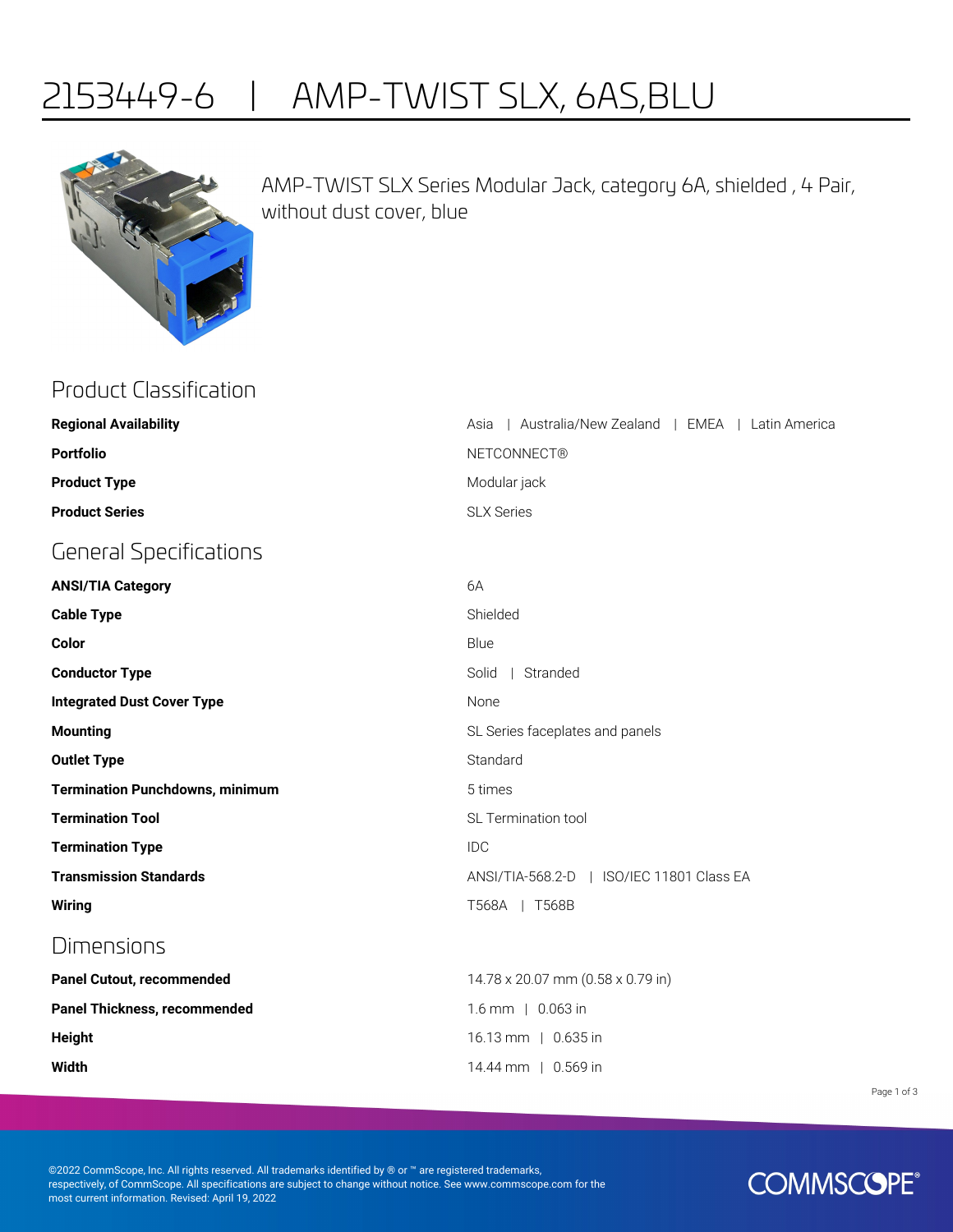## 2153449-6 | AMP-TWIST SLX, 6AS,BLU

| <b>Depth</b>                                            | 36.8 mm   1.449 in                                                                                                                                                                                   |
|---------------------------------------------------------|------------------------------------------------------------------------------------------------------------------------------------------------------------------------------------------------------|
| <b>Compatible Cable Diameter, maximum</b>               | 8.5 mm   0.335 in                                                                                                                                                                                    |
| <b>Compatible Insulated Conductor Diameter, maximum</b> | 1.6 mm   0.063 in                                                                                                                                                                                    |
| <b>Contact Plating Thickness</b>                        | $1.27 \mu m$                                                                                                                                                                                         |
| <b>Compatible Conductor Gauge, solid</b>                | 26-22 AWG                                                                                                                                                                                            |
| <b>Compatible Conductor Gauge, stranded</b>             | 26-24 AWG                                                                                                                                                                                            |
| <b>Electrical Specifications</b>                        |                                                                                                                                                                                                      |
| <b>Remote Powering</b>                                  | Fully supports the safe delivery of power over LAN cabling described<br>by IEEE 802.3bt (Type 4) and complies with the unmating under<br>electrical load requirements prescribed by IEC 60512-99-002 |
| <b>Material Specifications</b>                          |                                                                                                                                                                                                      |
| <b>Contact Base Material</b>                            | Beryllium copper                                                                                                                                                                                     |
| <b>Contact Plating Material</b>                         | Gold                                                                                                                                                                                                 |
| <b>Material Type</b>                                    | Polycarbonate   Zamak                                                                                                                                                                                |
| <b>Mechanical Specifications</b>                        |                                                                                                                                                                                                      |
| <b>Plug Insertion Life, minimum</b>                     | 750 times                                                                                                                                                                                            |
| Environmental Specifications                            |                                                                                                                                                                                                      |
| <b>Operating Temperature</b>                            | -10 °C to +60 °C (+14 °F to +140 °F)                                                                                                                                                                 |
| <b>Flammability Rating</b>                              | UL 94 V-0                                                                                                                                                                                            |
| Packaging and Weights                                   |                                                                                                                                                                                                      |
| <b>Packaging Material</b>                               | Standard                                                                                                                                                                                             |
| <b>Packaging quantity</b>                               | 24                                                                                                                                                                                                   |
| <b>Packaging Type</b>                                   | Box<br>Bag                                                                                                                                                                                           |
| Regulatory Compliance/Certifications                    |                                                                                                                                                                                                      |

| Agency      | <b>Classification</b>                                            |
|-------------|------------------------------------------------------------------|
| CHINA-ROHS  | Above maximum concentration value                                |
| <b>RCM</b>  | Compliant to electrical safety & telecommunications requirements |
| <b>ROHS</b> | Compliant/Exempted                                               |

Page 2 of 3

©2022 CommScope, Inc. All rights reserved. All trademarks identified by ® or ™ are registered trademarks, respectively, of CommScope. All specifications are subject to change without notice. See www.commscope.com for the most current information. Revised: April 19, 2022